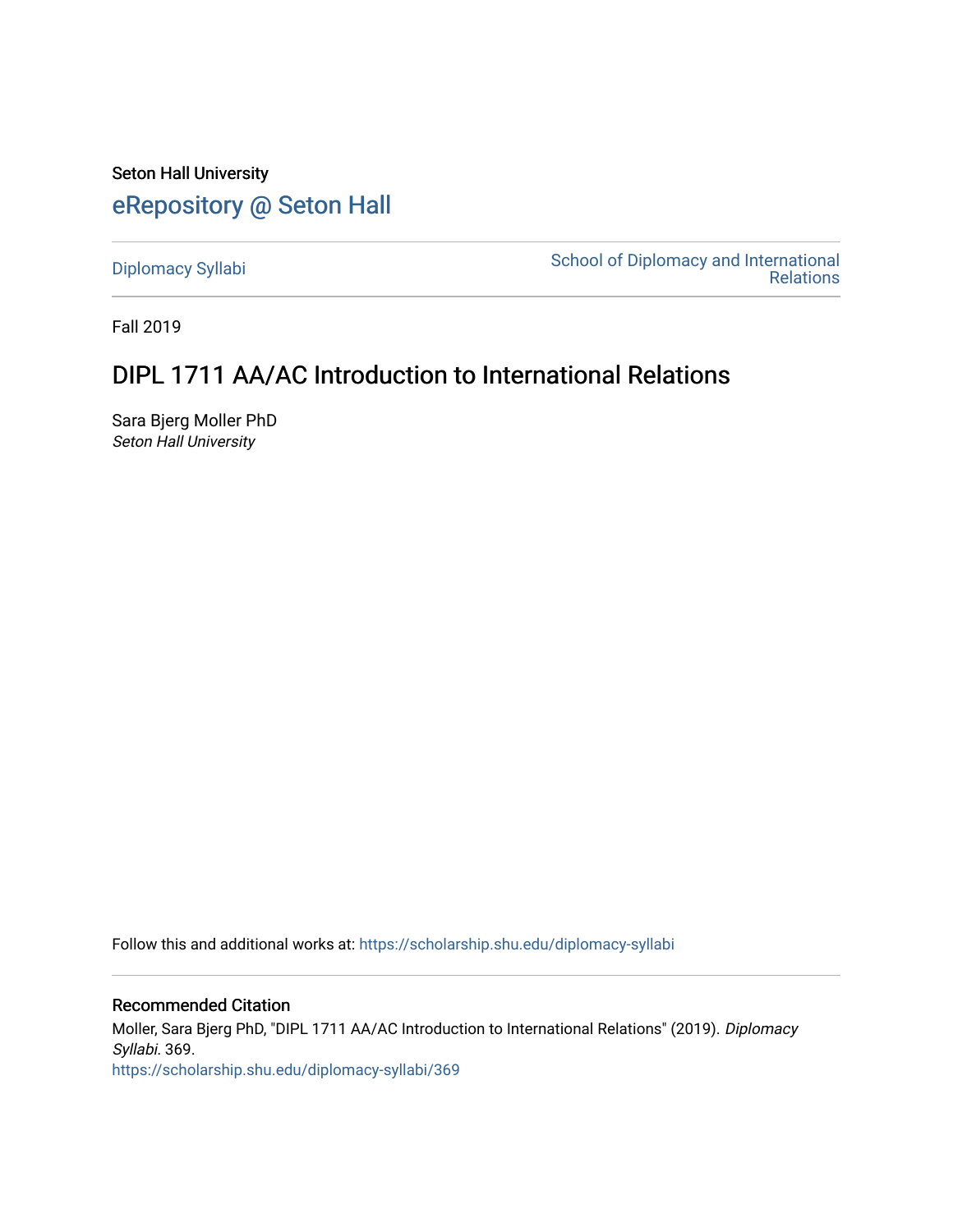**DIPL 1711 AA/AC Introduction to International Relations** Seton Hall University School of Diplomacy and International Relations Fall 2019

**Professor:** Dr. Sara Bjerg Moller **Time:** M/W 9:30-10:45 AM // **Email:** mollersb@shu.edu M/W 11:00 AM – 12:15 PM **Office:** McQuaid Hall 101-C **Location:** Stafford Hall 09 **Office Hours:** W 2:30-5:00 PM (or by appointment)

## **COURSE DESCRIPTION**

Designed as an introductory survey course to the field of International Relations, this course explores the causes, character, and consequences of conflict and cooperation in world politics. The course brings together history, theory, and current events to help students understand the main drivers and patterns of behavior in the international system. Core questions that will be tackled include: What are the causes of war and peace? Is international cooperation attainable? Is globalization good or bad? Is the U.S. a declining great power? What are the most dangerous threats facing states today? As a course designed to meet the Critical Thinking Proficiency Guidelines, students will be expected to demonstrate and hone their analytical skills.

#### **COURSE OBJECTIVES**

- Provide students with the necessary theoretical tools to analyze questions in international relations from multiple perspectives.
- Enable students to compare and evaluate the explanatory power of competing theories.
- Assist students in gaining the historical background needed to understand contemporary international events.

**Critical Thinking**: Critical thinking is an integral component of this course as well as the wider study of international relations. To think critically is to think clearly about the subject matter under consideration and ask questions. Thinking critically involves evaluating evidence and considering possible alternative explanations. In addition to learning the historical material (e.g. important events, dates, names) covered in the readings and class, a major focus of this course is on developing the skills needed to understand and evaluate the theoretical arguments of the various authors whose works we read. Along with summarizing the key arguments of each work, students will be expected to critically dissect major theories of international politics in order to arrive at their own conclusions regarding the nature of the international system. To help foster these critical thinking skills, the course calendar section of the syllabus contains weekly reading prompts that students should consult when doing the readings. Students will be evaluated based on both their knowledge of and ability to critically evaluate the main arguments and theories of the course.

## **GENERAL REQUIREMENTS**

- **Attend and Participate in Class.** All students must attend and actively participate in class. A portion of each class will be reserved for discussion and students will be graded on their participation.
- **Complete the Readings.** Warning: The reading load for this course is heavy. Do not make the mistake of equating "introduction" with "easy." To succeed in this (or any) course, you must engage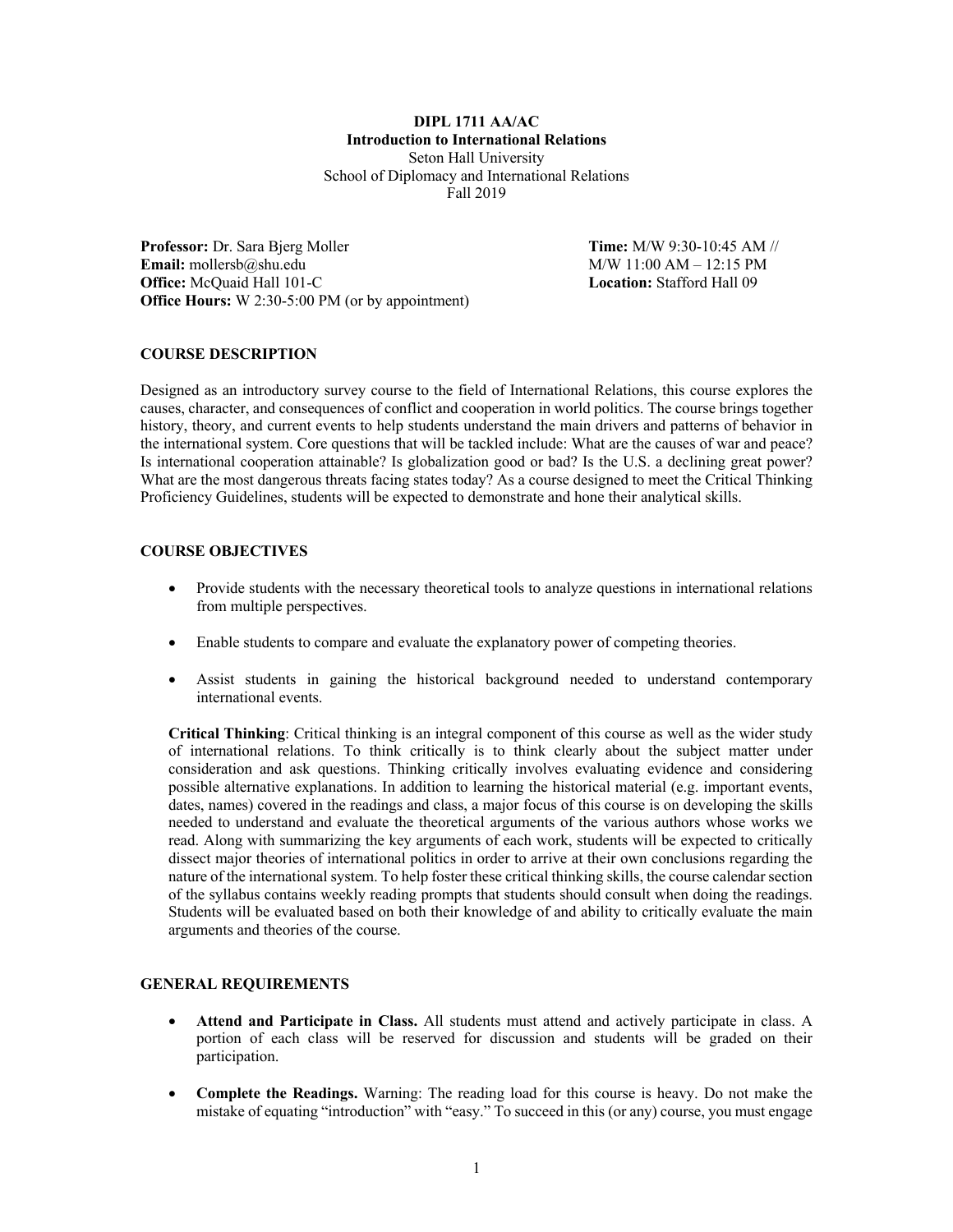in active reading. Reading without taking notes is a futile exercise. Take notes as you read, distilling the key arguments made by the authors. Students are encouraged to complete the readings *prior* to attending each class. Doing the reading before class is wise for a number of reasons. For starters, it will make it easier to follow the lectures. Second, it will enable you to participate in the class discussions (from which your participation grade is, in part, determined.) Finally, students who read the material prior to the session in which it is discussed benefit by being able to ask the instruction questions.

• **Complete All Assignments.** There will be two quizzes, one library assignment, a midterm, and a final examination.

## **ASSIGNMENTS AND EVALUATION**

There are four main components to your course grade.

- **Attendance & Participation** (15%): Students are expected to attend every class as well as complete all of the readings. Grades will be based on attendance (including punctuality) and participation in classroom discussions.
- **Library Assignment** (10%): There will be one take-home assignment worth 10%.
- **Quizzes** (20%): There will be two quizzes each worth 10%. [Consult the course calendar for the dates of the quizzes.]
- **Midterm (In-Class)** (25%): There will be a closed-book, in-class midterm consisting of short answer questions on **Wednesday, October 9, 2019**. Students will be given advice on how to prepare for the midterm as the date approaches.
- **Final Examination** (30%): The final exam for this class will be on **the last day of class.** The exam will be cumulative, closed-book, and consist of author IDs, short answer questions, and essays. There will be no makeups or rescheduling of the exam. Do not book a ticket home before the last day of class and assume that this will enable you to write the exam earlier. It will not. Students who miss the exam will receive a failing grade.

#### **READINGS**

There are two required textbooks for this class and two that are recommended. All are available for purchase at the Seton Hall University Bookstore and many online outlets.

**NB:** The bookstore has ordered the latest edition of the Art Jervis Reader (hereafter, AJR) but earlier editions – up to and including the  $10<sup>th</sup>$  edition – are suitable as well and can be found at considerably lower prices online. In cases where assigned readings appear in successive volumes of AJR I have tried to list the relevant page numbers for each edition (e.g. AJR 10: 70-77; AJR 11: 65-72; AJR 12: 59-66). Students should consult the relevant page numbers for whichever edition they choose to use. In rare instances, a reading may only be included in one particular edition. In such cases a scanned copy of the reading can be found on Blackboard.

Required:

Robert J. Art and Robert Jervis, *International Politics: Enduring Concepts and Contemporary Issues* 12<sup>th</sup> Edition (Boston: Pearson, 2015).

Robert Jervis, et al., *Chaos in the Liberal Order: The Trump Presidency and International Politics in the 21st Century* (New York: Columbia University Press, 2018).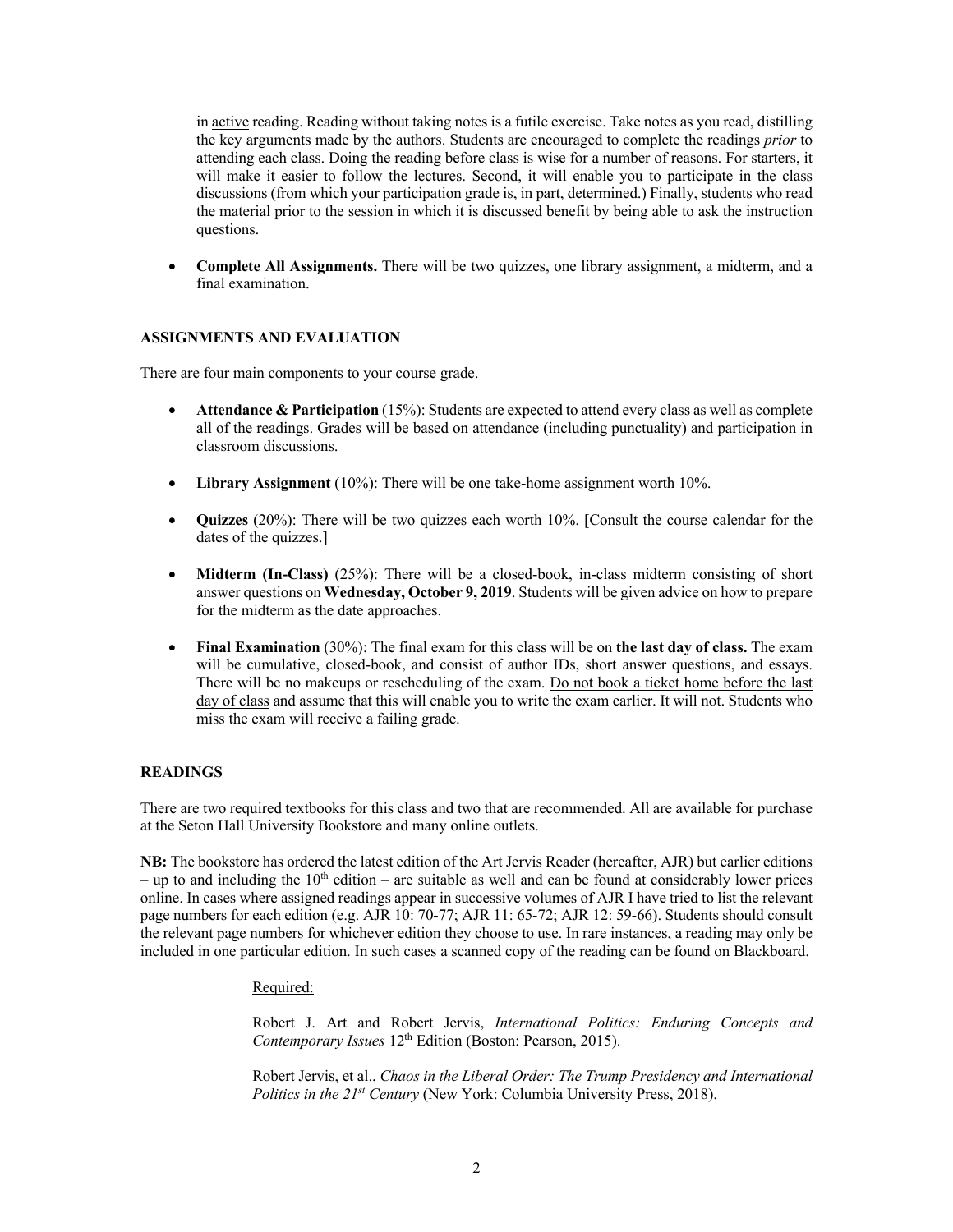Recommended:

Jeffrey A. Frieden, *Global Capitalism: Its Fall and Rise in the Twentieth Century* (New York: Norton, 2006).

Robert Jervis, et al. *Chaos in the Liberal Order: The Trump Presidency and International Politics in the 21st Century* (New York: Columbia University Press, 2017).

John Lamberton Harper, *The Cold War* (Oxford: Oxford University Press, 2011).

Unless otherwise indicated, all of the journal articles and book chapters listed below are required reading and are available online on the Blackboard site that has been created for the class.

#### *Note-taking Strategy*

For each reading, students are (at a minimum) expected to know the following:

- **Author(s):** Knowing who argues what is important for several reasons. First, attribution is necessary for accuracy. Second, it helps me know you know the material. Simply writing "Someone argued nuclear proliferation is good," on the final exam doesn't demonstrate mastery of the material. It's a good idea to get in the habit right away of learning the names of the authors since the quizzes, midterm, and final exam will feature questions asking you to identify them. NB: Students are only expected to know the names of the authors of the analytical pieces (i.e. those from the AJR reader, journal articles, and book chapters). Students will not be tested on the names of the authors of news stories or opinion pieces.
- **Argument:** What is the author arguing?
- **Evidence:** What kinds of evidence does the author use in making his/her case, i.e. statistical, casestudy (which cases?), etc.
- **Gaps:** What's missing? What are the weaknesses of the author's argument?
- **Debate:** Many of the authors assigned for this course are part of larger policy debates, e.g. Waltz-Sagan debate on nuclear proliferation. It is important to know which larger debate the author is part of, i.e. who are they arguing against?

#### **POLICIES AND RESOURCES**

- **Accommodations.** Students requiring special accommodation should contact the Office of Disabilities Support Services (DSS) in Duffy Hall, Room 67 and inform me soonest possible of their needs.
- **Counseling.** The Office of Counseling and Psychological Services (CAPS) offers assistance to students in need of support. CAPS is located in Mooney Hall and can be reached at (973) 761-9500.
- **Absences.** Students are expected to attend all class sessions and participate in discussions. If a medical situation or other emergency arises students should inform the professor via email at the earliest possible opportunity as to the reason for their absence. Students missing class due to an illness are required to furnish a medical note upon their return in order for their absence not to be counted as unexcused. Unexcused absences will bring down your attendance grade.
- **Assignments.** Thinking about missing a quiz, midterm or exam? Don't. Barring medical or family emergency, there will be no make-ups.
- **Plagiarism, Cheating and Academic Integrity.** All students are required to abide by Seton Hall University's rules concerning academic conduct. Please familiarize yourself with the Standards of Academic Conduct, available here: http://www.shu.edu/academics/diplomacy/academic-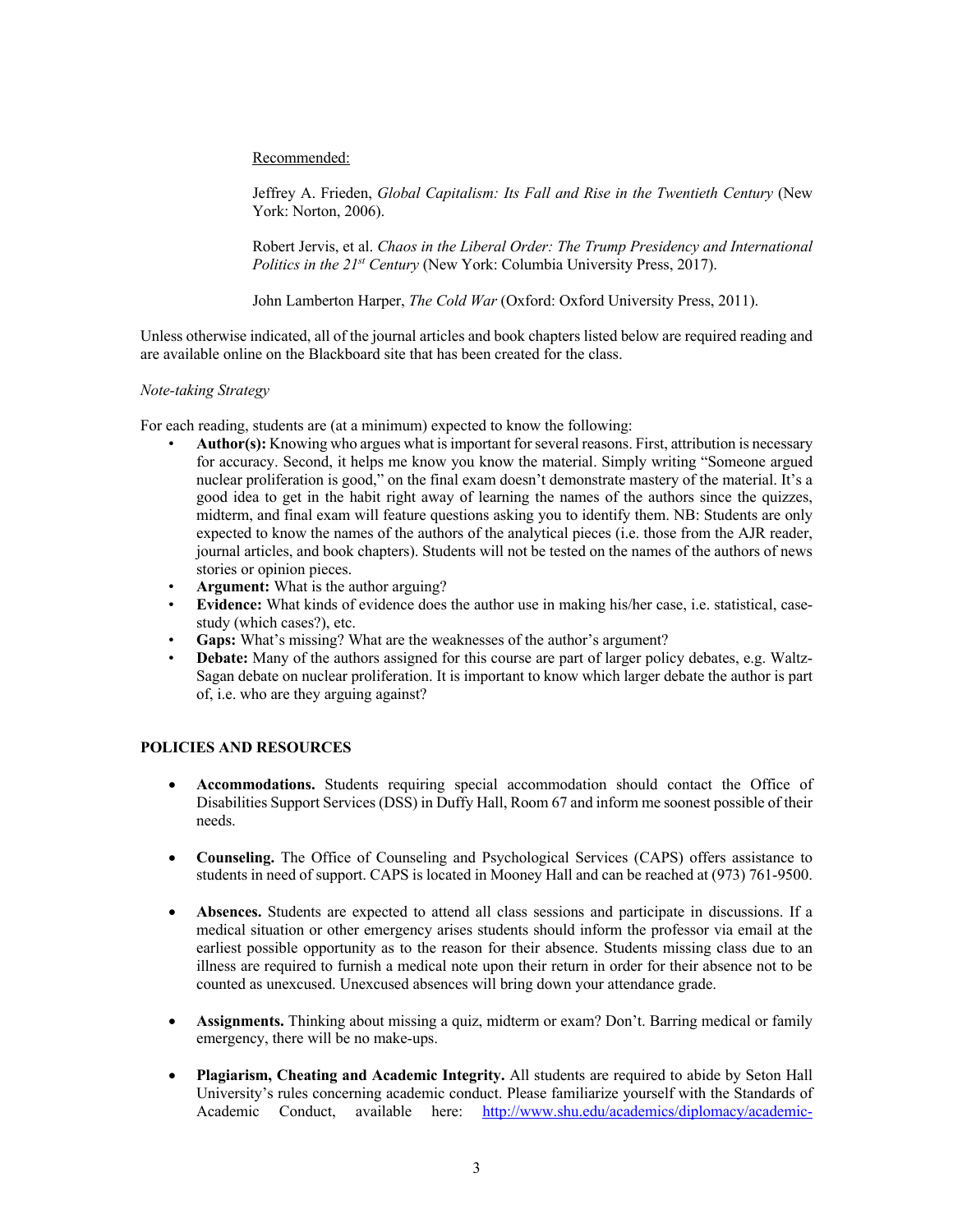conduct.cfm. Students are expected to submit their own work and to cite all sources. There is to be no collaboration of any kind on the take-home assignments. \*\*Any form of cheating will be dealt with according to the guidelines outlined in the Standards of Conduct and punished accordingly.\*\* As a reward for reading this far, the answer to the bonus question on the first quiz is 34.

- **Technology.** Technology can be beneficial as well as harmful to learning. The classroom is a professional environment and I expect you to treat it as such.
	- o Keep your cellphones muted and refrain from texting during class. If your cell phone rings during class, I will answer it for you. If my cell phone rings during class, you may answer it.
	- o Students will be allowed to use laptop computers during class sessions for the purposes of note taking only. All other activities (email, internet, Facebook, etc.) are prohibited during class. Students who violate this policy will **forfeit** their laptop privileges.
- **Grade Appeals.** Grades in this course are not negotiable, but if you believe an error has been made in the grading of your work, you may make a formal appeal. However, you must wait 24 hours from the receipt of your grade before you may appeal. All appeals should be made in writing and sent to the professor **via email**.
- **Incompletes.** Incompletes will be given only in exceptional cases for emergencies. Students wishing to request a grade of Incomplete must obtain written permission by submitting a Course Adjustment Form (available from Dean Sanjamino) to the professor before the date of the final examination. The professor reserves the right to specify the new submission date for all missing coursework. All coursework must be completed within one calendar year of receiving the Incomplete or by the time of graduation (whichever comes first). Students who fail to submit the missing course work within this time period will receive a failing grade. It is the responsibility of the student to make sure they have completed all course requirements within the timeframe allotted. Please be aware that Incompletes on your transcript will impact financial aid and academic standing.
- **Email.** Before emailing the professor students should consider the following: First, always check the syllabus. Often, the answer has already been provided for you. Second, students should communicate professionally, avoiding informal salutations, casual language, and emoticons. Third, please keep your communications brief. Complicated questions or issues are best discussed in person in office hours .
- **Ideological Perspectives.** I do not care *what* you think, I care *that* you think. My mission is to get you to think critically about important issues in international relations, not convince you that my view is correct. There are no right or wrong views, only better or worse arguments. Good arguments require sound logic, solid evidence, and a consideration of alternative explanations.

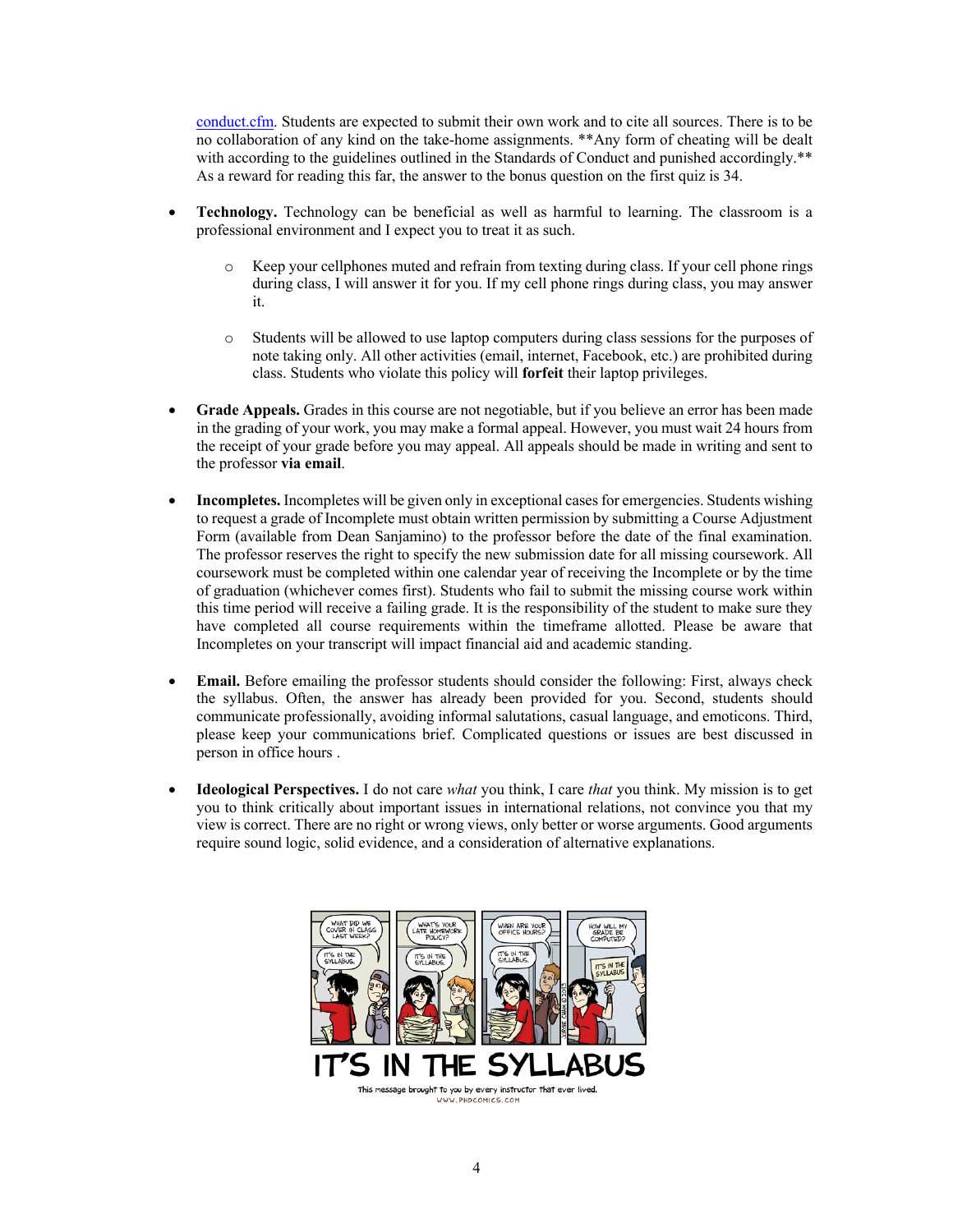## **Course Calendar**

## **Part I: Introduction and IR Theory**

#### **1. August 26 (M): Course Introduction** (39 pages)

- Stephen Walt, "International Relations: One World, Many Theories," *Foreign Policy*, Spring 1998, pp. 29-46. (18 pages)
- Jack Snyder, "One World, Rival Theories," *Foreign Policy*, no. 145 (November/December 2004): 52-62. (11 pages)
- Robert Jervis et al., *Chaos in the Liberal Order,* p. ix-xviii. (10 pages)

Key Terms:

Liberalism

Realism Constructivism

Reading Questions:

- What factors do realist, liberal, and constructivist theories of IR emphasize?
- Which worldview do you find most convincing and why?

## **2. August 28 (W): IR Theory Basics** (52 pages)

- Kenneth N. Waltz, *Theory of International Politics* (Long Grove: Waveland Press,1979), 1-17. (17 pages)
- Kenneth N. Waltz, *Man, the State, and War: A Theoretical Analysis* (New York: Columbia University Press, 1954), 1-15, 224-238. (30 pages)
- Robert Jervis et al., *Chaos in the Liberal Order,* p. 3-7. (5 pages)

#### Key Terms:

Theory Paradigms 3 Levels of Analysis or Images

Reading Questions:

- What is a theory and why do we need theories?
- What distinguishes the three "levels of analysis" or "images" from each other?
- What is the central problem addressed by Waltz in *Man, the State, and War*?

## **September 2 (M): Labor Day – University Closed**

#### **3. September 4 (W): Anarchy and Its Consequences** (37 pages)

- Robert J. Art and Robert Jervis, "Anarchy and its Consequences," AJR 10:1-7; AJR 11:1-7; AJR 12:1-6. (6 pages)
- Kenneth A. Oye, "The Conditions for Cooperation in World Politics," AJR 10: 79-82; AJR 11: 76- 90; AJR 12: 67-78 (11 pages)
- Robert Jervis, "Offense, Defense, and the Security Dilemma," AJR 10: 93-113; AJR 11: 90-111; AJR 12: 79-98. (20 pages)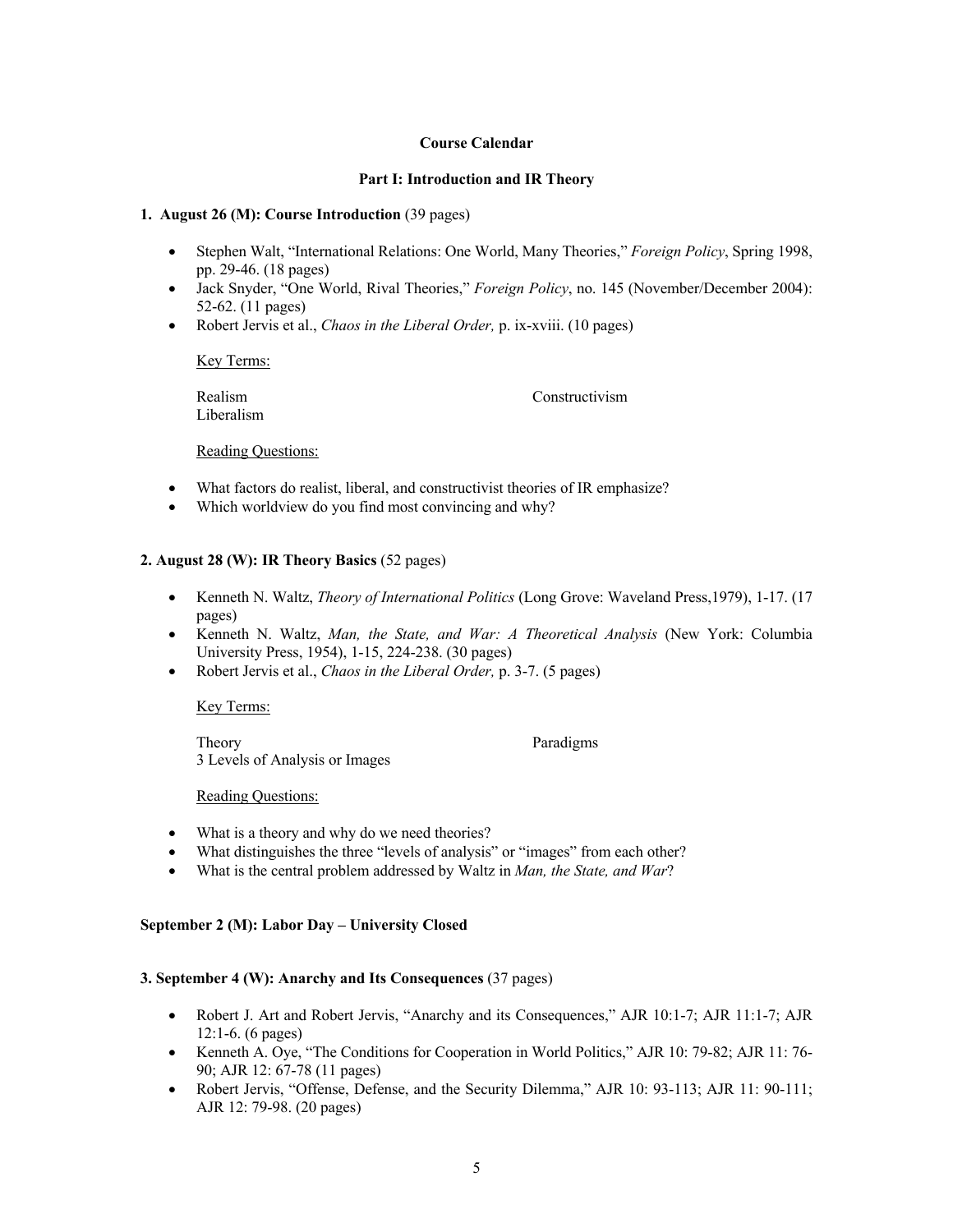Anarchy Security Dilemma Anarchy Shadow of the Future **Prisoner's Dilemma** Offense-Defense Balance

## Reading Questions:

- What does it mean to say that anarchy is the defining characteristic of international politics?
- Why is the security dilemma important? What are the two variables that determine its severity?
- Why is cooperation in the international system hard?
- What is the offense-defense balance and why is it important? What factors determine whether offense or defense is dominant?

## **4. September 9 (M): Realist Theories** (41 pages)

- Thucydides, "The Melian Dialogue," AJR 10: 9-15; AJR 11: 8-14; AJR 12: 7-12. (6 pages)
- Hans Morgenthau, "Six Principles of Political Realism," AJR 10: 16-23; AJR 11: 14-22; AJR12: 15-21. (7 pages)
- Kenneth N. Waltz, "Realist thought and neorealist theory," in Colin Elman and Michael Jensen, *Realism Reader* (New York: Routledge, 2014), pp. 124-128. (5 pages)
- Robert Gilpin, "Hegemonic War and International Change," in *Conflict After the Cold War,* ed. Richard Betts (New York: Routledge), pp. 47-50. (4 pages)
- John Mearsheimer, "Anarchy and the Struggle for Power," AJR 10: 59-69. (11 pages)
- James D. Fearon, "Rationalist Explanations for War," AJR 11: 57-65; AJR 12: 52-9. (8 pages)

#### Key Terms:

| Athens & Sparta      |
|----------------------|
| Preventive War       |
| Issue indivisibility |
| Realism              |
|                      |

#### Reading Questions:

- Why is the Melian Dialogue considered a classic realist account?
- Why was the Peloponnesian War a hegemonic war? What are other cases of hegemonic wars?
- How does neorealism differ from "classical" realism?
- What is Mearsheimer's key insight?
- Was the Iraq War a preventive or preemptive war?
- What are Fearon's three rationalist explanations for war?

#### **5. September 11 (W): Liberal Theories** (45 pages)

- Robert O. Keohane, "International Institutions," AJR 10: 150-8; AJR 11: 151-8; AJR 12: 1c-40. (7 pages)
- Bruce Russett, *Grasping the Democratic Peace: Principles for a Post-Cold War World* (Princeton, N.J.: Princeton University Press, 1993), 82-105. (24 pages)
- Erik Gartzke, "Capitalist Peace or Democratic Peace?" in Karen Mingst and Jack Snyder, *Essential Readings in World Politics* 5<sup>th</sup> ed. (New York: Norton, 2014), pp. 532-536. (4 pages)
- Dale C. Copeland, *Economic Interdependence and War* (Princeton: Princeton University Press, 2015), 18-27. (10 pages)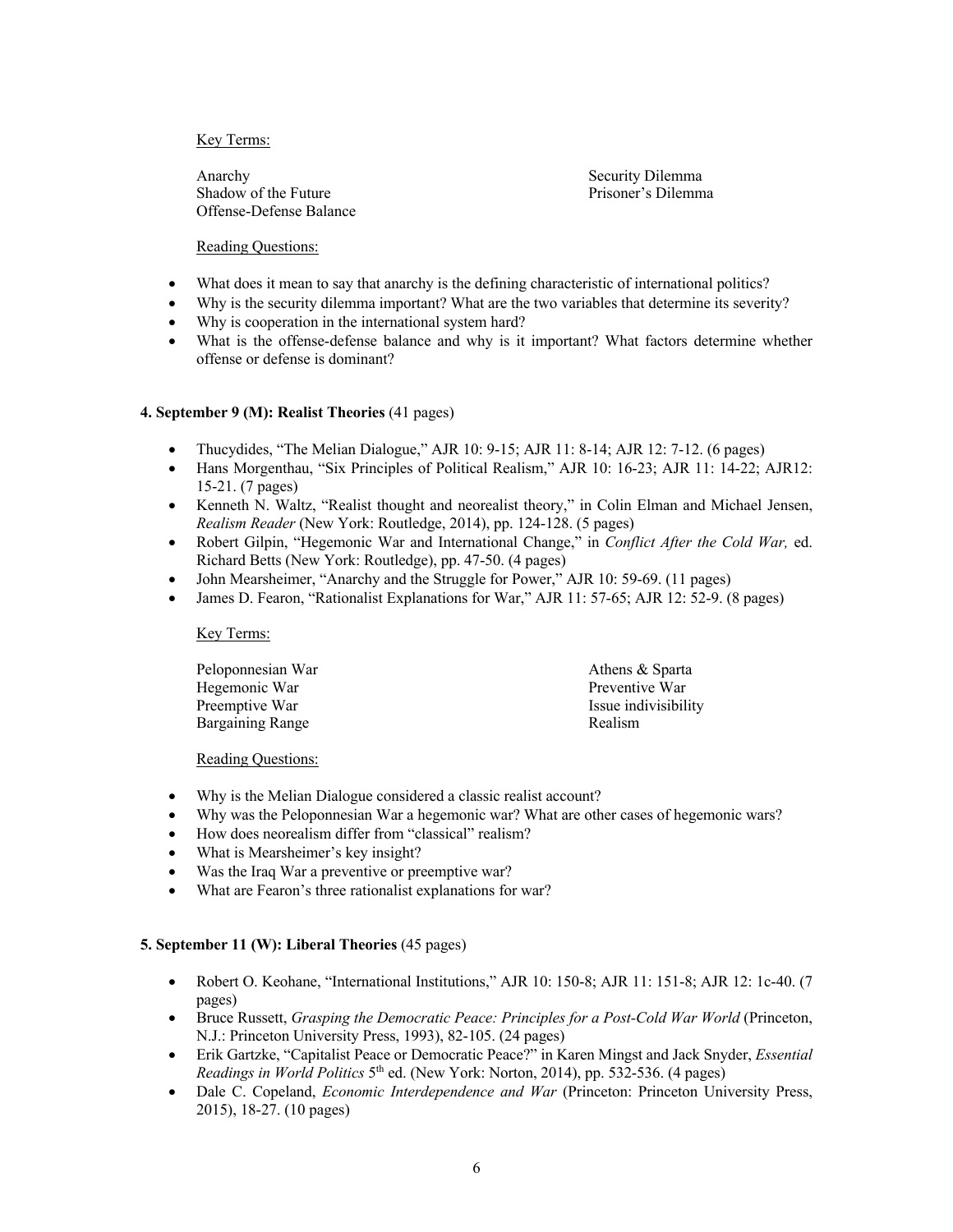International Institutions

Democratic Peace Absolute vs. Relative Gains Capitalist Peace Economic Interdependence

## Reading Questions:

- How do international institutions facilitate cooperation?
- What are relative gains and why do they matter?
- What are some of the various mechanisms through which interdependence is thought to inhibit war?
- How is joint democracy thought to inhibit war?
- Is there such a thing as a "capitalist" peace?

## **6. September 16 (M): Constructivist Theories** (31 pages)

- Alexander Wendt, "Anarchy Is What States Make of It," AJR 10: 70-77; AJR 11: 65-72; AJR 12: 59-66. (7 pages)
- John Mueller, *Retreat from Doomsday: The Obsolescence of Major War* (New York: Basic Books, 1989), Forward (un-paginated), Preface (pp. ix-xii), and Introduction (pp. 3-13). (14 pages)
- Nina Tannenwald, "The Nuclear Taboo: The United States and the Normative Basis of Nuclear Non-Use," *International Organization* 53, no. 3 (Summer 1999): 433-42 only. (10 pages)

#### Key Terms:

Norms Nuclear Taboo Logic of Appropriateness Logic of Consequences Psychic and Physical Costs of War

## Reading Questions:

- What does Wendt mean when he says "anarchy is what states make of it"?
- Why does Mueller argue (major) war is becoming obsolescent? Do you agree?
- According to Tannenwald, what are the three types of effects norms can have?

## **Part II: The International System**

#### **7. September 18 (W): The 19th Century: Balance of Power and Expansion of World Trade** (59 pages)

#### **\*QUIZ 1\***

- Ernst B. Haas, "The balance of power: prescription, concept, or propaganda?" in Elmen and Jensen, pp. 75-80. (5 pages)
- Hans Morgenthau, "The Balance of Power," in Karen Mingst and Jack Snyder, *Essential Readings in World Politics* 5th ed. (New York: Norton, 2014), pp. 99-105. (6 pages)
- Gordon A. Craig and Alexander L. George, "Balance of Power, 1815-1914: Three Experiments," in Craig and George, *Force and Statecraft: Diplomatic Problems of Our Time*, 3rd ed. (New York: Oxford University Press, 1995), 25-42. (17 pages)
- Jeffrey Frieden, *Global Capitalism*, 1-11, 16-33, 54-5, 109-11. (31 pages)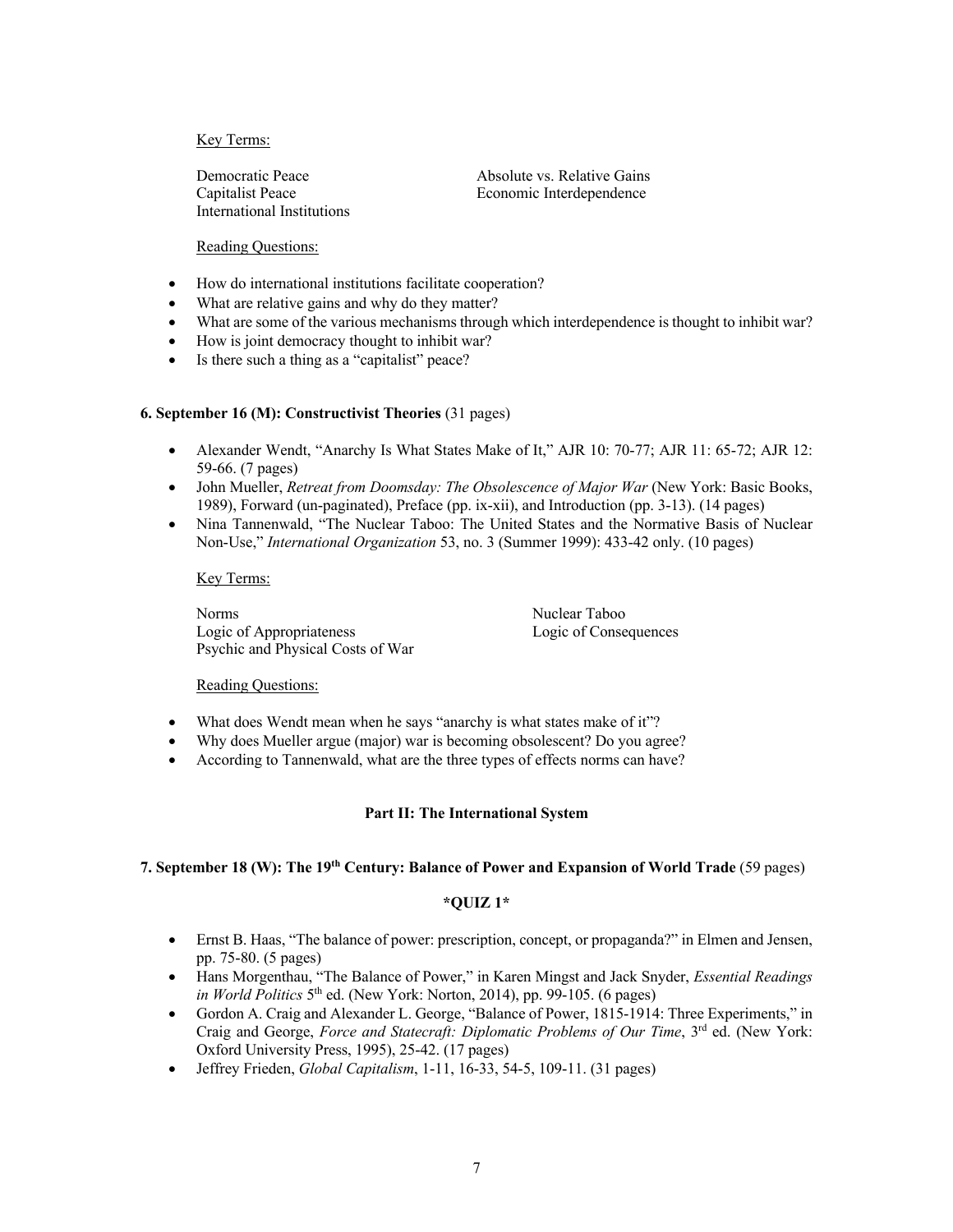Concert of Europe Realpolitik Gold Standard Mercantilism Balance of Power Stolper-Samuelson Theory Comparative advantage Otto von Bismarck Hegemonic Stability Theory

## Reading Questions:

- What are some of the many meanings of the 'balance of power'?
- Which of the three periods 1815-1854 (Concert of Europe), 1870-1890 (Bismarckian Realpolitik), or 1890-1914 (Pre-World War I Era) – was the most stable?
- Which of the major theories we encountered in Part I of the course are the most helpful in explaining periods of peace in 19<sup>th</sup> century Europe?
- Are the causes of stability the same today?
- What factors were the most important to the rise of free trade in the  $19<sup>th</sup>$  century?

## **8. September 23 (M): The Origins of World War I** (59 pages)

- Jack Snyder, "The Cult of the Offensive in 1914," in Robert J. Art and Kenneth N. Waltz, eds. *The Use of Force: Military Power and International Politics* 6<sup>th</sup> ed. (Lanham: Rowman & Littlefield, 2004), pp. 121-137. (17 pages)
- Scott D. Sagan, "1914 Revisited: Allies, Offense, and Instability," *International Security* 11, no. 2 (Fall 1986): 151-171. (20 pages).
- Dale C. Copeland, *The Origins of Major War* (Ithaca, N.Y.: Cornell University Press, 2000), 56-78. (22 pages)

Key Terms:

Cult of the Offensive Schlieffen Plan Russia's "Great Program" Kaiser Wilhelm II

## Reading Questions:

- Was World War I inevitable? If so, what kept it from breaking out prior to 1914?
- Which, if any, "image" best explains the outbreak of WWI?
- Why does Copeland argue Germany was responsible?

## **9. September 25 (W): Library Assignment – Part I**

- Guest-Instructor Lisa Deluca
- Meet in Walsh Library

#### **10. September 30 (M): Library Assignment – Part II**

• No lecture. Use class time to finish library assignment (due Wednesday, Oct 2 at the start of class)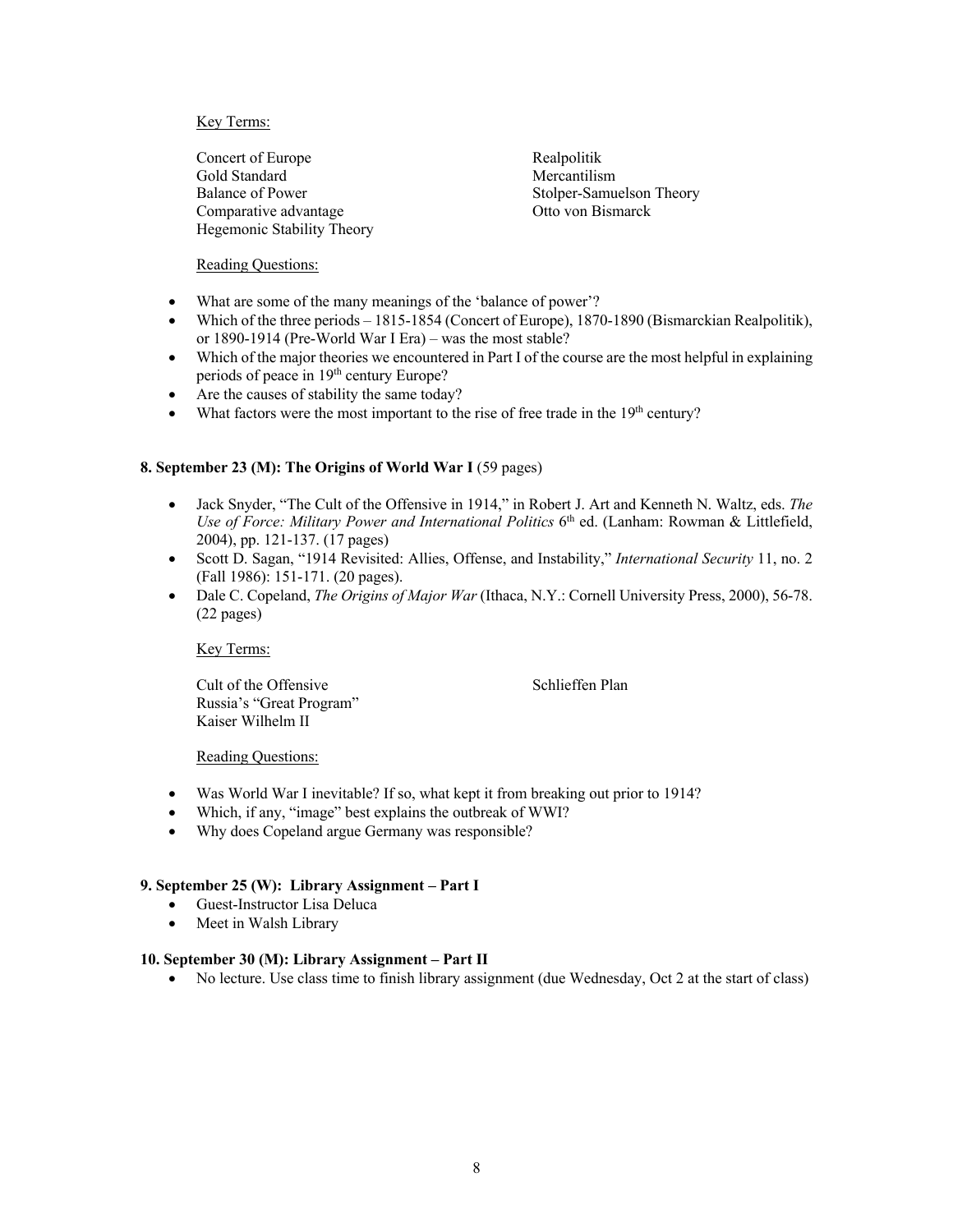## **11. October 2 (W): The Interwar Period: Collective Security and the Great Depression** (78 pages)

- Frieden, *Global Capitalism*, 77-9, 129-34, 174-194. (30 pages)
- Henry Kissinger, *Diplomacy* (New York: Simon & Schuster, 1994), pp. 218-265. (48 pages)
- Chad Bown and Dogulas Irwin, "Does Trump want a Trade War? What you need to know about Smoot-Hawley" *Washington Post*, March 21, 2019

#### *Key Terms:*

| Treaty of Versailles  | Kellogg-Briand Pact     |
|-----------------------|-------------------------|
| The Great Depression  | League of Nations       |
| John Maynard Keynes   | Collective Security     |
| Hecksher-Ohlin Theory | Smoot-Hawley Tariff Act |
| Protectionism         |                         |

Reading Questions:

- What were the main features of the Treaty of Versailles?
- Why did the League of Nations fail?
- What caused the Great Depression and what role did the gold standard play in the global downturn of 1929?
- What is the significance of the Smoot-Hawley Tariff Act to contemporary times?

## **12. October 7 (M): The Origins of World War II** (97 pages)

(NB: The reading load for this week looks worse than it is. The Kissinger reading is history and a fast read.)

- Henry Kissinger, *Diplomacy* (New York: Simon & Schuster, 1994), 288-318, 332-368. (68 pages)
- Scott D. Sagan, "The Origins of the Pacific War," *Journal of Interdisciplinary History,* Vol. 18, No. 4 (Spring 1988), 893-922. (29 pages)

Key Terms:

Molotov-Ribbentrop Pact Munich Agreement Lebensraum Anschluss Tripartite Pact

Reading Questions:

- Why and how did the Allies appease Hitler in the 1930s? Were their decisions rational (given the information available at the time)?
- Why did Stalin agree to the Molotov-Ribbentrop Pact?
- Was the decision to attack Pearl Harbor rational?

## **13. October 9 (W) – Midterm**

#### **October 14 (M): Fall Break – No Class**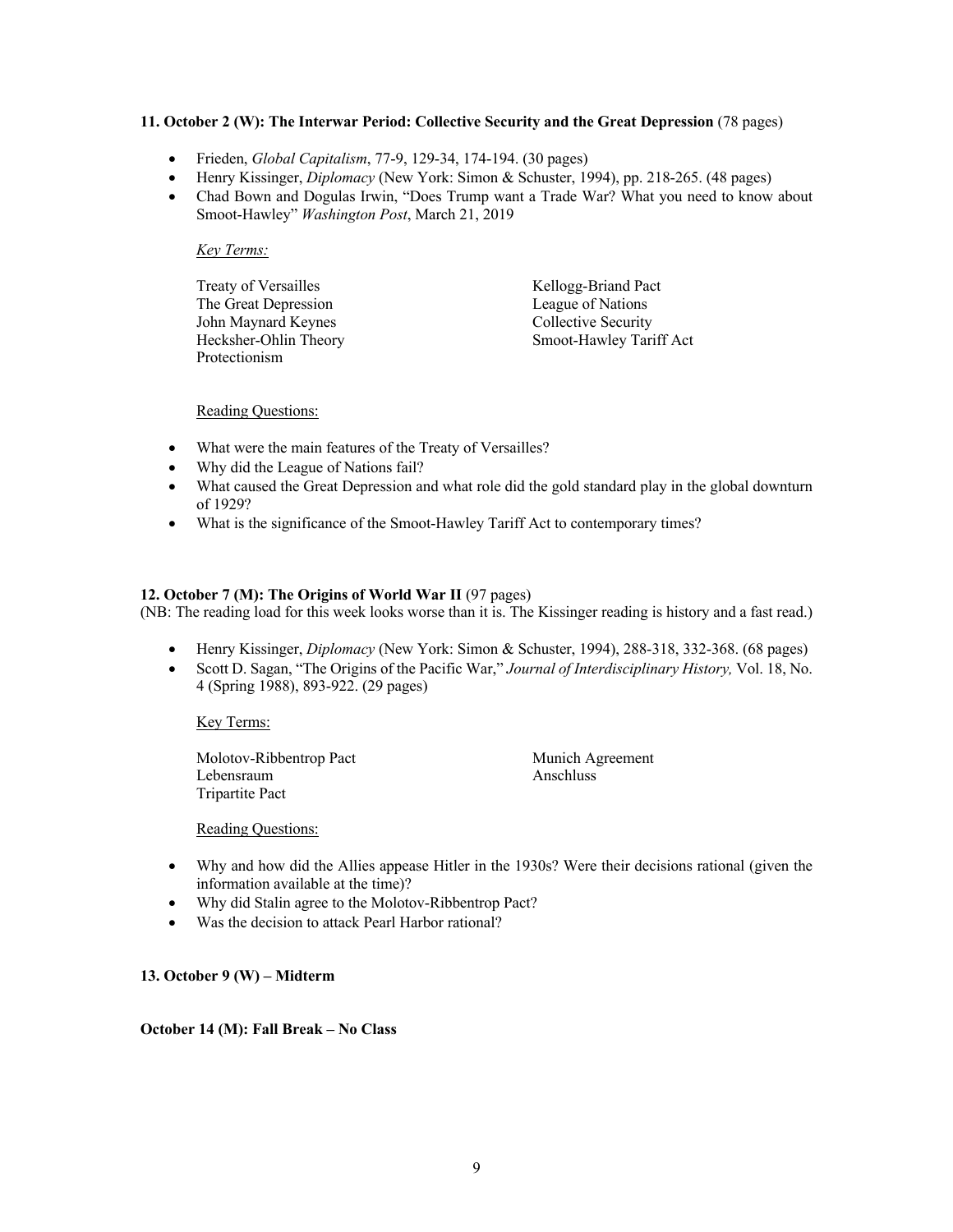## **14. October 16 (W): The Origins of the Cold War** (80 pages)

- George F. Kennan ("X"), "The Sources of Soviet Conduct," in Mingst and Snyder, pp. 17-22. (6) pages)
- John Lamberton Harper, *The Cold War* (Oxford: Oxford University Press, 2011), 16-89. (74 pages)

#### Key Terms:

Marshall Plan Truman Doctrine Yalta Iron Curtain NSC-68 Containment George Kennan

Reading Questions:

- Was the Cold War inevitable?
- Who was more responsible for the outbreak of the Cold War: the Soviet Union or the United States?
- What was the ultimate goal of U.S. policy towards the Soviet Union?

## **15. October 21 (M): The Nuclear Revolution** (69 pages)

- Robert Jervis, *The Meaning of the Nuclear Revolution: Statecraft and the Prospects of Armageddon*  (Ithaca: Cornell University Press, 1989), 1-45. (45 pages)
- David A. Welch, James G. Blight, and Bruce J. Allyn, "The Cuban Missile Crisis" in Art and Waltz, *The Use of Force,* pp. 197-220. (24 pages)

#### Key Terms:

Mutual Assured Destruction (MAD) Deterrence Cuban Missile Crisis First Strike Nuclear Revolution Stability-Instability Paradox

#### Reading Questions:

- How have nuclear weapons changed international politics?
- How did the nuclear balance between the United States and the Soviet Union in the late 1950s and early 1960s influence Washington's policy toward Moscow?

## **16. October 23 (W): The Post-War International System: United Nations and Bretton Woods** (c. 40 pages)

• Frieden*, Global Capitalism*, 253-77, 287-300. (39 pages)

#### **OR**

• G. John Ikenberry, "The Political Order of Bretton Woods," in Michael D. Bordo and Barry Eichengreen, eds. *A Retrospective on the Bretton Woods System: Lessons for International Monetary Reform* (Chicago: University of Chicago Press, 1993), pp. 155-198. (43 pages)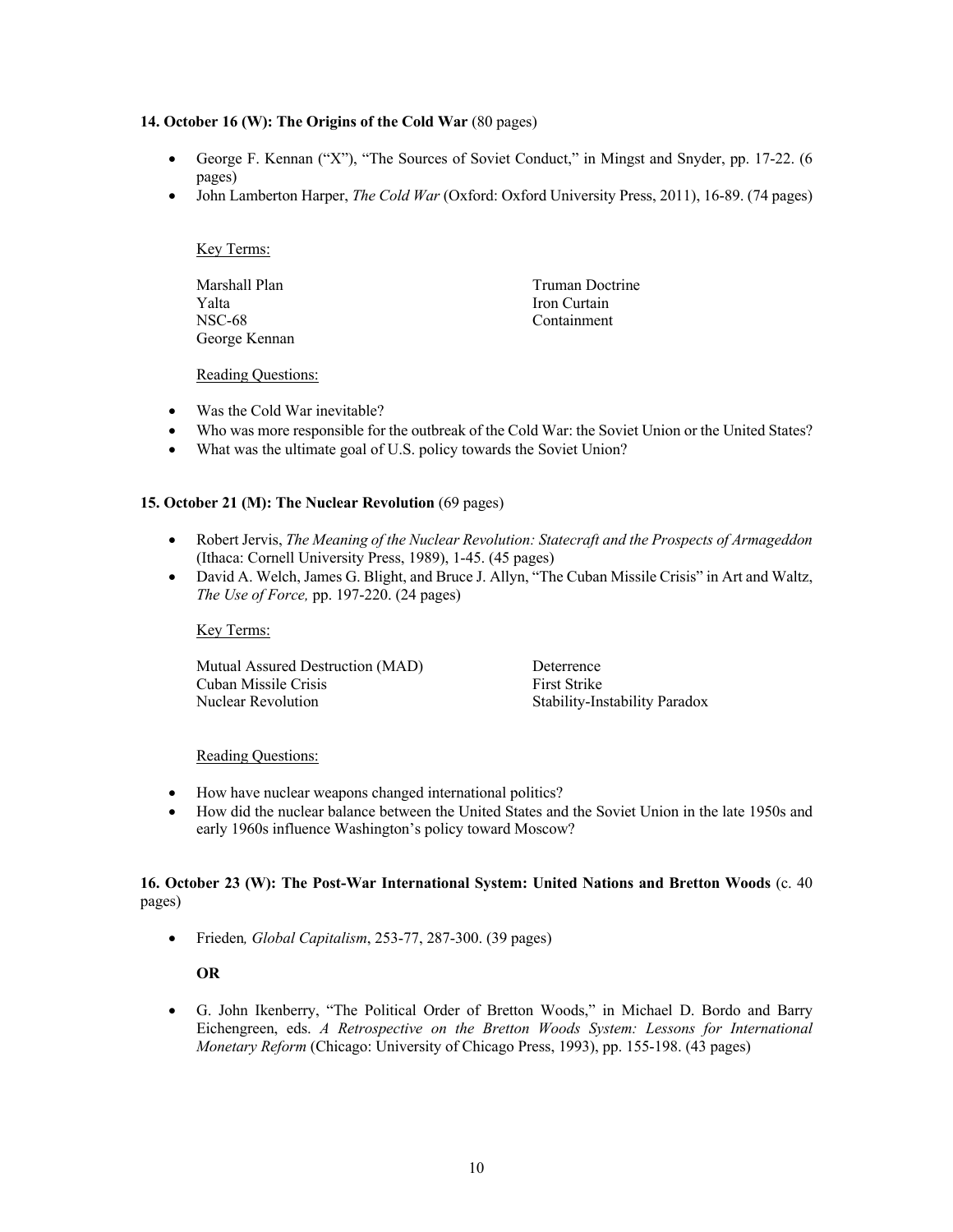World Bank United Nations Bretton Woods System GATT IMF

Reading Questions:

- How did the immediate post-war period following WW2 differ in terms of the construction of international organizations from that of WWI?
- Why did the U.S. play such a dominant role in the development of the post-war system?
- What were the objectives of the Bretton Woods System?

## **17. October 28 (M): Dominoes and the Third World: Korea and Vietnam** (42 pages)

- Morton H. Halperin, "The Korean War," in Art and Waltz, *The Use of Force,* pp. 181-196. (16 pages)
- John Lewis Gaddis, "Implementing Flexible Response: Vietnam as a Test Case" in Art and Waltz, *The Use of Force,* pp. 221-246. (26 pages)

## Key Terms:

Gulf of Tonkin Tet Offensive Inchon Kim Il Sung 38<sup>th</sup> Parallel Ho Chi Minh

Domino Theory Viet Minh/Viet Cong

## Reading Questions:

- Which level of analysis/image best explains why the U.S. intervened in Korea? In Vietnam?
- Why did the U.S. find it so difficult to prevail in Vietnam?

## **18. October 30 (W): Détente and Economic Crises of the 1970s** (56 pages)

- John Lamberton Harper, *The Cold War* (Oxford: Oxford University Press, 2011), 164-88. (25 pages)
- Frieden, *Global Capitalism,* 339-60, 363-72. (31 page)

## Key Terms:

Détente 1973 Oil Embargo Nixon's Opening to China Gold Standard

OPEC **Import Substitution Industrialization (ISI)** 

- Why did the U.S. go off the gold standard in 1971?
- What caused the 1973 oil embargo? What were its consequences?
- According to Frieden, what economic development strategies did many newly independent African and Asian states select and why?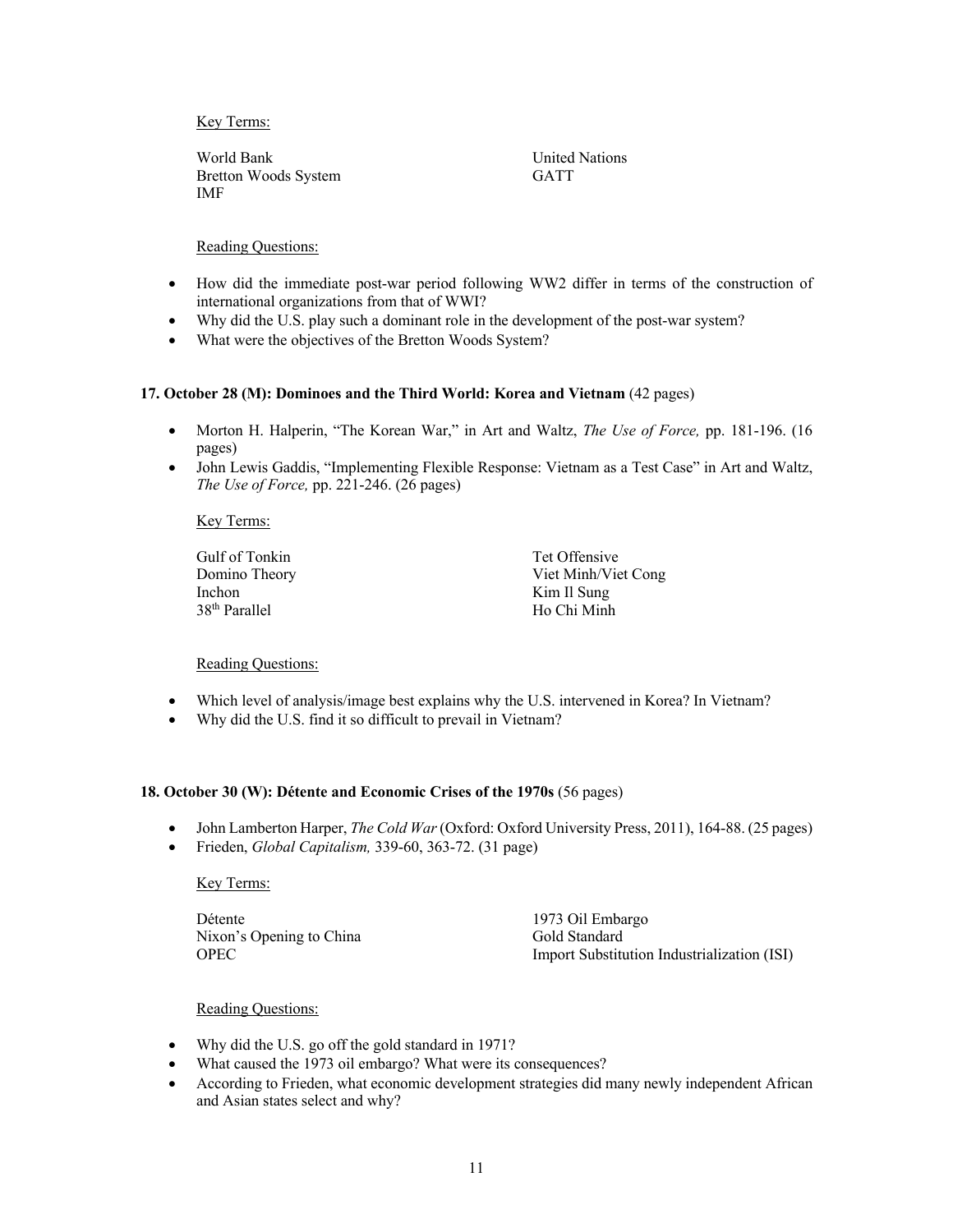## **19. November 4 (M): The End of the Cold War and Its Consequences** (67 pages)

#### \*Quiz 2\*

- John Lamberton Harper, *The Cold War* (Oxford: Oxford University Press, 2011), 207-42. (36 pages)
- Charles Krauthammer, "The Unipolar Moment," *Foreign Affairs* 70, no.1 (Winter 1990/91): 23-33. (11 pages)
- Samuel P. Huntington, "The Clash of Civilizations?" in Betts, *Conflict After the Cold War,* pp. 35- 54. (20 pages)

#### Key Terms:

Clash of Civilizations Mikhail Gorbachev German Unification **Helsinki** Accords Perestroika Glasnost The Unipolar Moment

#### Reading Questions:

- Which of the three levels of analysis/images best explains the end of the Cold War?
- Has Huntington's prediction of a clash of civilization in the post-Cold War era come to pass?
- Are we still living in the unipolar moment?

## **Part V: Topics in International Relations**

#### **20. November 6 (W): Human Rights and International Law** (65 pages)

- Mark Janis, *An Introduction to International Law* 4<sup>th</sup> edition (New York: Aspen, 2003), pp. 1-16. (16 pages)
- Stanley Hoffman, "The Uses and Limits of International Law," in AJR 10: 145-149; AJR 11: 146- 151; AJR 12: 130-134. (5 pages)
- Steven R. Ratner, "International Law: The Trials of Global Norms" in AJR 11: 450-55; AJR 12: 373-377. (5 pages)
- UN, Universal Declaration of Human Rights (8 pages) **and** History of the Document (2 pages)
- "The Responsibility to Protect: Ending Mass Atrocity Crimes Once and for All," *Address by Gareth Evans, President, International Crisis Group, to the Institute for Public Policy Research, London, 15 December 2008.* (7 pages)
- Ian Hurd, "Is Humanitarian Intervention Legal? The Rule of Law in an Incoherent World," in Mingst and Snyder, pp. 367-381. (15 pages)
- Benjamin Valentino, "The True Costs of Humanitarian Intervention," in AJR 12: 339-346. (7 pages)

#### Key Terms:

Responsibility to Protect Sovereignty Universal Declaration of Human Rights Humanitarian Intervention International Law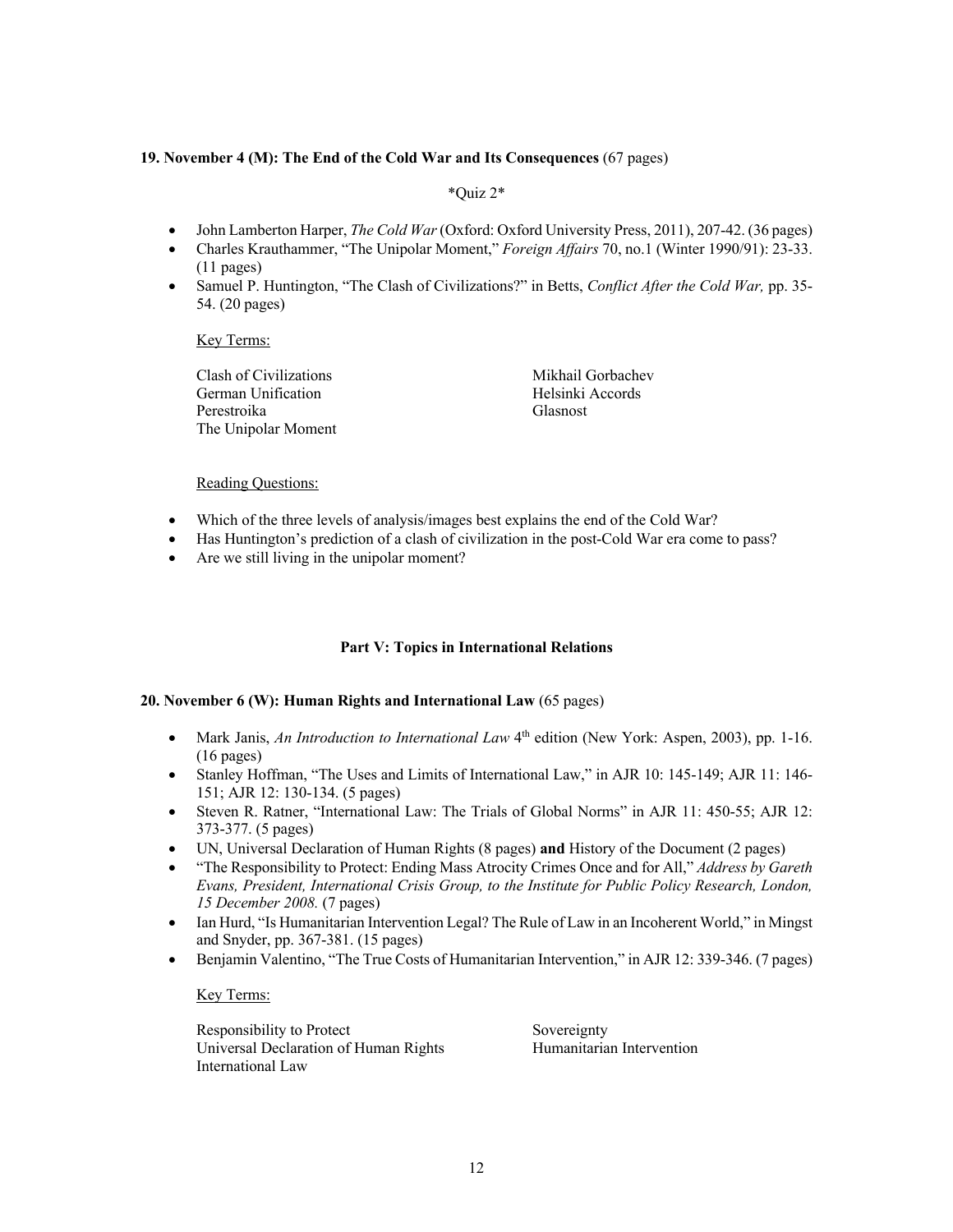## Reading Questions:

- What role did WW2 play in the development of international law and human rights?
- Is sovereignty sacrosanct? Or should states forcibly intervene in other states if human rights are being violated? If so, what should be the criteria for intervention?

## **21. November 11 (M): Globalization** (70 pages)

- Frieden, *Global Capitalism,* 413-26. (14 pages)
- Jeffrey Frankel, "Globalization of the Economy," AJR 10: 305-21; AJR 11: 305-21; AJR 12: 242- 55. (14 pages)
- Moses Naim, "What Globalization Is and Is Not" in AJR 11: 327-332; AJR 12: 261-265. (6 pages)
- Chapter 1, "The New Wave of Globalization and its Economic Effects," in *Globalization, Growth, and Poverty: Building an Inclusive World Economy* (Washington, DC: World Bank, 2002), pp. 23- 51. (29 pages)
- David Held, et al. "Globalization" in *Oxford Companion to Politics* 2<sup>nd</sup> edition, eds. Margaret E. Crahan et al., (New York: Oxford University Press, 2001), pp. 324-327. (7 pages)

#### Key Terms:

Washington Consensus<br>
Globalization Fxport-Oriented Export-Oriented Export-Oriented Export-Oriented Export-Oriented Export-Oriented S Export-Oriented Industrialization

## Reading Questions:

- What are the major technological and political changes driving globalization?
- Is globalization new or old? Good or bad?

#### **22. November 13 (W): Globalization and Its Discontents** (65 pages)

- Frieden, *Global Capitalism,* 457-76. (20 pages)
- Bruce R. Scott, "The Great Divide in the Global Village," AJR 10: 292-304; AJR 11: 292-304. (13 pages)
- Robert H. Wade, "The Western Slump and Global Reorganization," AJR 12: 274-85. (12 pages)
- Daniel W. Drezner, "The Irony of Global Economic Governance: The System Worked" in Mingst and Snyder, pp. 560-580. (20 pages)

Key Terms:

Global Village Moral Hazard Unholy Trinity Battle of Seattle The Great Recession

- According to Frieden, why did Africa largely get left behind by globalization?
- Why do advocates of free trade argue trade improves general welfare?
- Why does Drezner argue "the system" (i.e., international economic regimes) performed well during the 2008 financial crisis?
- Are we headed for another shock?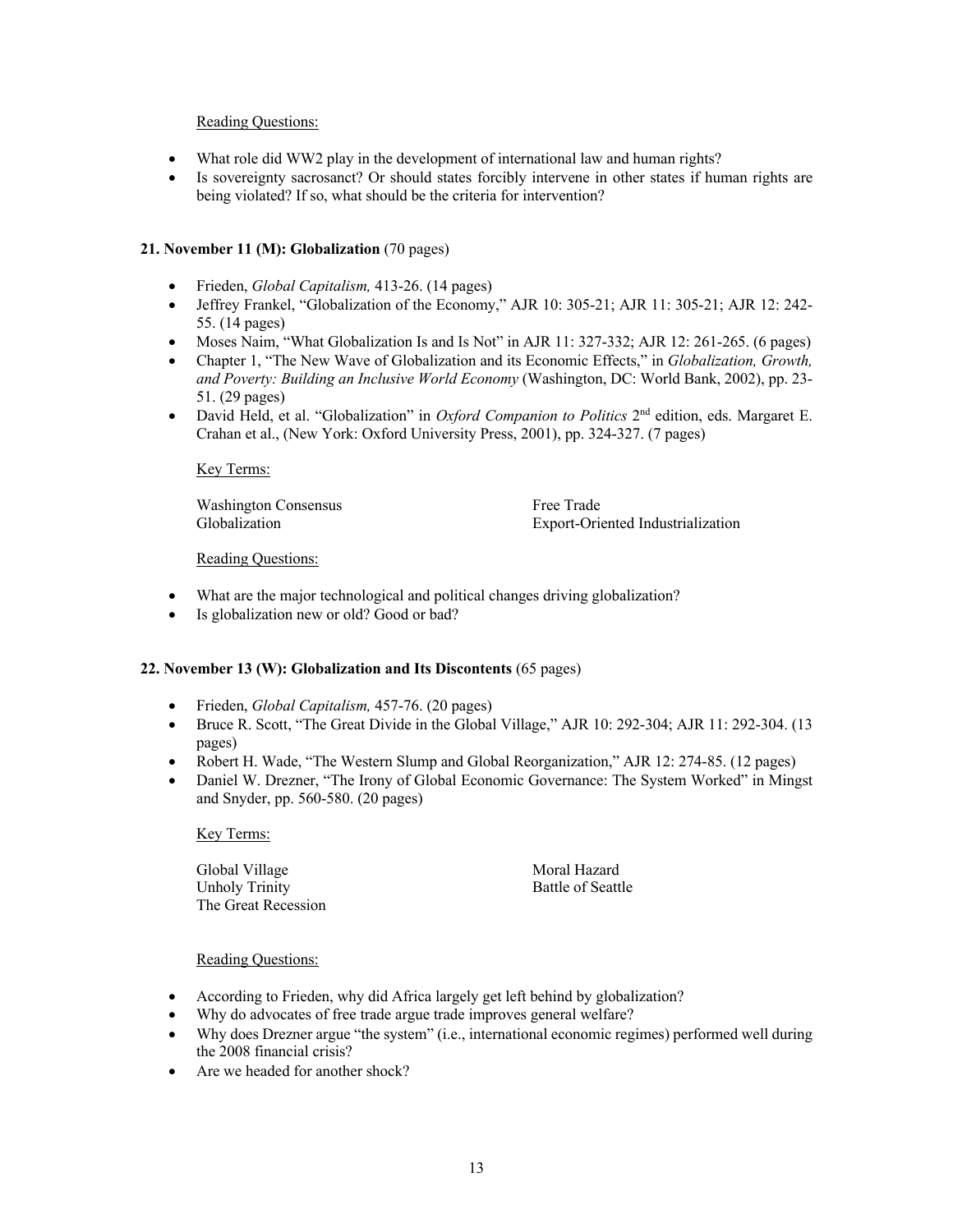## **23. November 18 (M): The Environment and Climate Change** (36 pages)

## \*\*Extra-Credit Exercise \*\*

- Garrett Hardin, "The Tragedy of the Commons," AJR 10: 502-7; AJR 11: 501-7; AJR 12: 408-13. (6 pages)
- Alan Dupont, "The Strategic Implications of Climate Change," AJR 12: 459-67. (9 pages)
- David G. Victor, "International Cooperation on Climate Change: Numbers, Interests, and Institutions," AJR 10: 515-23; AJR 11: 515-23. (8 pages)
- David G. Victor, Charles F. Kennel, and Veerabhadran Ramanathan, "The Climate Threat We Can Beat," AJR 12: 413-18. (6 pages)
- Anthony Robbins, "How to understand the results of the climate change summit: Conference of Parties (COP 21) Paris 2015," *Journal of Public Health Policy* 37 (2016): 129-132. (4 pages)
- Justin Worland, "What to know about the historic 'Paris Agreement' on Climate Change," *Time*, December 12, 2015. (3 pages)

#### Key Terms:

Tragedy of the Commons Free-rider Problem Kyoto Protocol Montreal Protocol Environmental Refugees Paris Agreement

#### Reading Questions:

- Can the tragedy of the commons be overcome?
- Why was the Montreal Protocol more successful than the Kyoto Protocol?
- Can the Paris Agreement "work" if it's non-binding?

#### **24. November 20 (W): Transnational Actors** (55 pages)

- Margaret E. Keck and Kathryn Sikkink, "Transnational Activist Networks," AJR 10: 475-481; AJR 11: 456-462; AJR 12: 378-383. (6 pages)
- Karen Mingst and Ivant Arreguin-Toft, *Essentials of International Relations* 5th ed. (Boston: Norton, 2011), pp. 144-150, 210-219. (15 pages)
- Phil Williams, "Transnational Organized Crime and the State," in AJR 10: 489-501; AJR 11: 463- 476; AJR 12: 384-395. (12 pages)
- Milan Babic et al., "States versus Corporations: Rethinking the Power of Business in International Politics," *The International Spectator* 52:4, pp. 20-43. (23 pages)

#### Key Terms:

NGOs Transnational Criminal Organizations Boomerang Strategies International Campaign to Ban Landmines (ICBL) Multinational Corporations (MNCs)

- How do transnational advocacy networks work?
- How has the growth of NGO power and influence changed international politics?
- What are the limits of NGOs?
- Should IR focus more on corporate power? Or are states still the most important actors?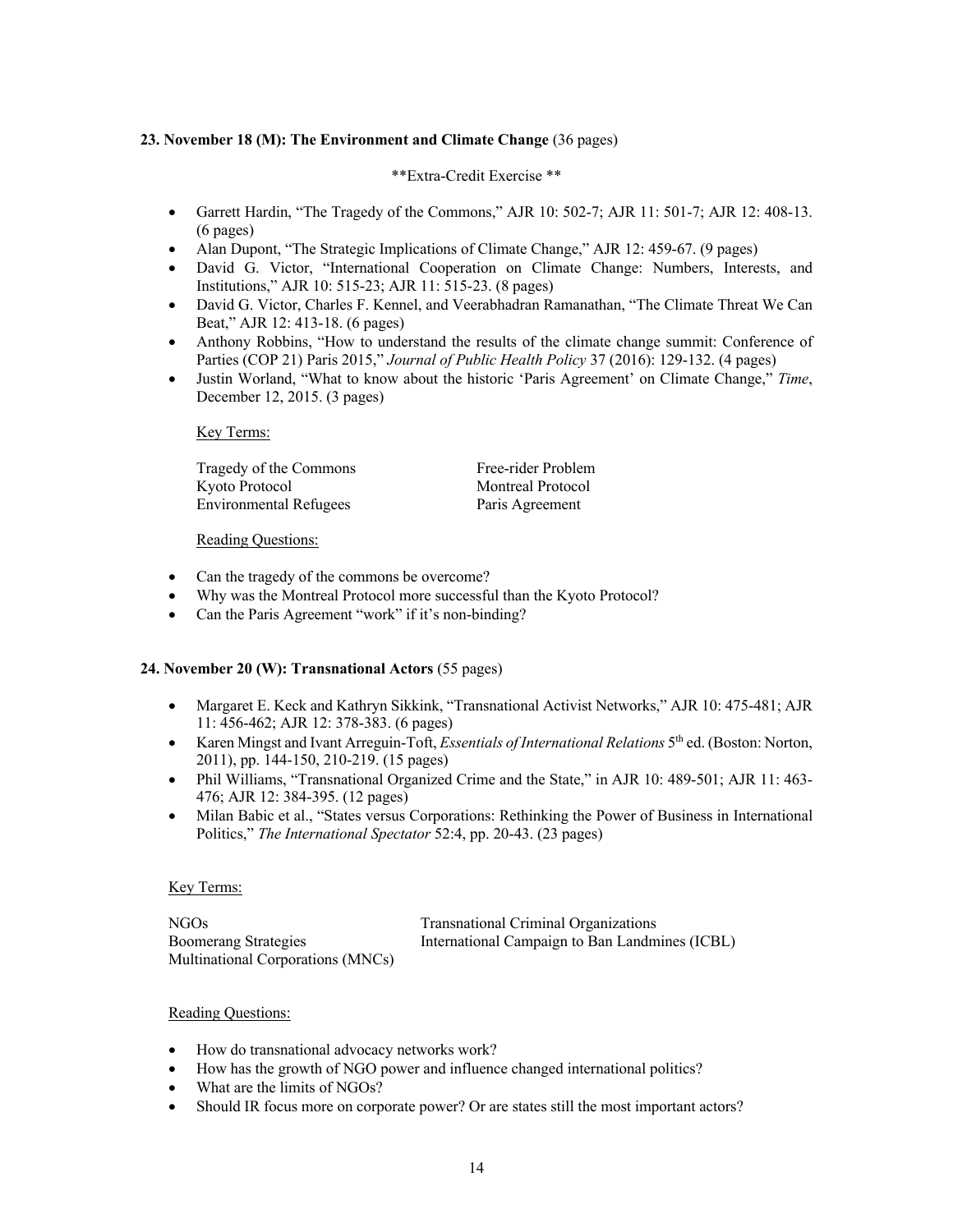## **25. November 25 (M): International Terrorism** (61 pages)

- Bruce Hoffman, "What is Terrorism?" AJR 10: 185-94; AJR 11: 186-96; AJR 12: 164-73. (10 pages)
- Martha Crenshaw, "The Strategic Logic of Terrorism," in Betts, *Conflict After the Cold War,* pp. 471-485. (15 pages)
- Robert A. Pape, "The Strategic Logic of Suicide Terrorism," AJR 10: 213-30; AJR 11: 214-32. (18 pages)
- Audrey Kurth Cronin, "Ending Terrorism," AJR 10: 398-411; AJR 11: 402-15; AJR 12: 313-19. (7 pages)
- Charles Lister, "Profiling the Islamic State" *Brookings Doha Center Analysis Paper* No. 13 (Nov. 2014), pp. 1-11. (11 pages)

Key Terms:

| al Qaeda  | Islamic State     |
|-----------|-------------------|
| Jihad     | Suicide Terrorism |
| Terrorism |                   |

#### Reading Questions:

- How has the term "terrorism" changed over time?
- Why does Crenshaw argue terrorism is "rational"?
- What does Pape mean when he says suicide terrorism is "strategic"?
- Does terrorism work?
- Is the U.S. winning the "war on terror"?

#### **November 27 (W): Thanksgiving Break – No Class**

#### **26. December 2 (M): Nuclear Proliferation** (55 pages)

- Scott Sagan, "Why Do States Build Nuclear Weapons?: Three Models in Search of a Bomb," *International Security* 21,3 (Winter 1996/1997), 54-86. (33 pages)
- Kenneth Waltz, "The Spread of Nuclear Weapons: More May Be Better," in Betts, *Conflict After the Cold War*, pp. 451-61. (11 pages)
- Scott Sagan, "Why Nuclear Spread is Dangerous," in Robert Art and Kenneth Waltz, *The Use of Force* (Lanham: Rowman & Littlefield, 1999), pp. 370-81. (11 pages)

#### Key Terms:

Breakout Nuclear Quiet Domestic Politics Model Security Model Non-Proliferation Treaty (NPT) Norms Model

- According to Sagan, why do states build nuclear weapons? Which of his three models do you find most persuasive and why?
- Why does Waltz believe the international community should allow Iran to get a nuclear bomb?
- When it comes to nuclear weapons is "more better"?